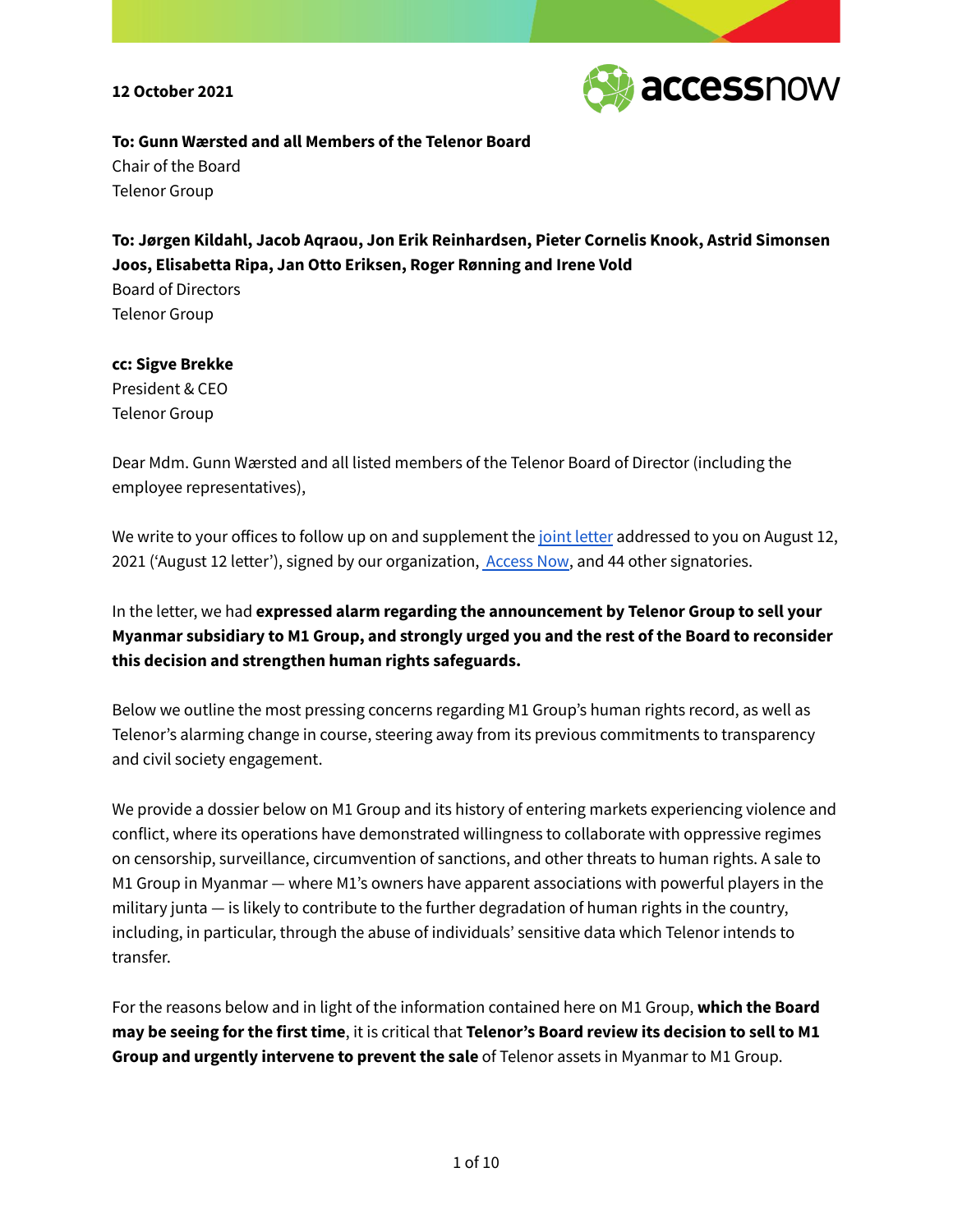

# **I. ACCESS NOW'S ENGAGEMENT WITH TELENOR**

Access Now is an international organization that works to defend and extend human rights in the digital age. We have engaged closely with representatives of Telenor's headquarters and Asia offices on Myanmar since the coup of February 2021. In June 2021, Telenor's Senior Vice President - Head of Group Strategy & External Relations, Rita Skjærvik, spoke as a guest speaker at the opening ceremony of our event RightsCon 2021, [highlighting](https://www.youtube.com/watch?v=t9Jwa_E62RQ&list=PLprTandRM962kq7fcetWh8Uvp0bB0tM8C&index=1&t=2068s) Telenor's commitments to human rights:

*"As a telecom operator, it is our duty to respect human rights, including privacy and freedom of expression. It is therefore important that we have policies and processes in place to address risks to* human rights, and that these **policies are anchored at the top**. And it is also **important that we engage** *in dialogue with stakeholders to discuss these challenges (...) This engagement helps us shape, advance and implement our human rights efforts (...)"*

On July 8, 2021, Telenor [announced](https://www.telenor.com/media/press-release/telenor-group-sells-telenor-myanmar-to-m1-group%E2%80%AF) it was selling its Myanmar operations to M1 Group — an investor that has not expressed even basic commitments to international human rights standards, and with a troubling human rights record covered in detail **below**. In the span of four weeks, with this decision, the company made a U-turn on its commitments — during which time it did not consult or inform the civil society stakeholders with which it had traditionally engaged.

**Civil society had expected Telenor to continue to operate with commitment to stakeholder engagement and respect for human rights in Myanmar.** In any decision to sell, we would have expected robust engagement with key stakeholders in a genuine attempt to ensure Telenor's accountability to its 18 million subscribers in Myanmar. **Instead, Telenor's subscribers are facing a deliberate and unconscionable disposal of the company's commitments — a cut-and-run from the country — to an actor with a deeply troubling track record.**

#### **1. AUGUST 26 AND SEPTEMBER 15 MEETINGS**

Following the release of our August 12 letter, Access Now engaged in a private meeting on August 26, 2021, with Telenor's representatives to raise concerns highlighted in the letter. Thereafter, on September 15, 2021, Sigve Brekke, President and CEO of Telenor Group, addressed Access Now and other civil society representatives in a second private meeting, also attended by Rita Skjærvik and other company representatives. A press release was issued by [Telenor](https://www.telenor.com/media/announcement/continued-presence-in-myanmar-not-possible-for-telenor) Group that day soon after that meeting on why it believed its continued presence in Myanmar was not possible.

We understood from the meetings that (i) staff security concerns were a key component of Telenor's decision to sell; (ii) "integrity due diligence" had been conducted on potential buyers ; and that (iii) Telenor could no longer stay in Myanmar as it was compelled to comply with orders from the military to activate intercept technology within its network, and that such compliance would violate sanctions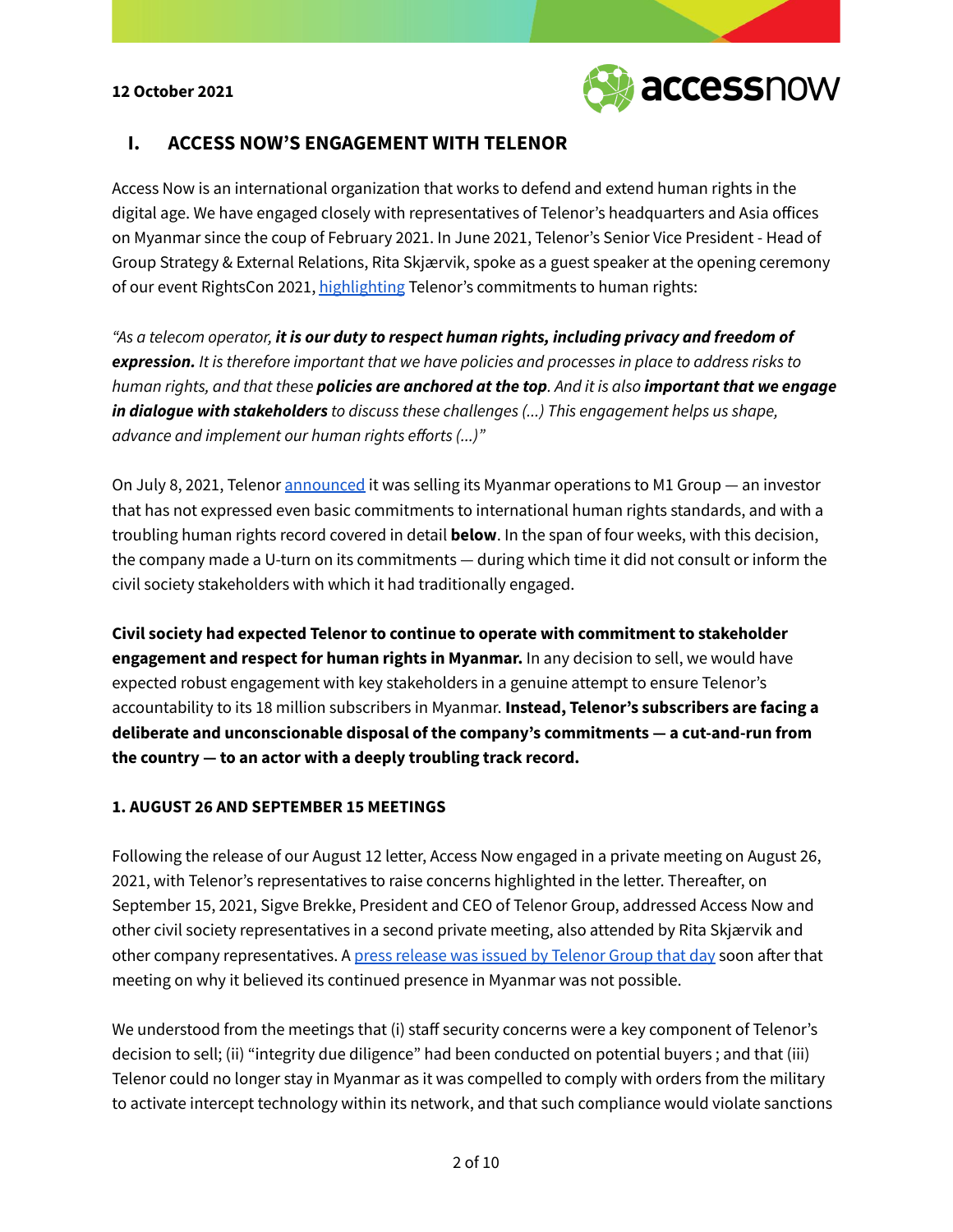

under Norwegian and EU law. This was later confirmed [publicly](https://www.reuters.com/world/norways-telenor-says-myanmar-unit-sale-came-after-juntas-pressure-surveillance-2021-09-15/) the same day by Jørgen Rostrup, Telenor Group's Executive Vice President and Head of Asia; and thereafter by Telenor's [statement](https://www.telenor.com/media/announcement/update-on-the-ongoing-oecd-complaint-against-telenor-on-the-sale-of-telenor-myanmar-27-september-2021) of September 27, 2021.

Telenor further confirmed its earlier [statement](https://www.myanmar-now.org/en/news/telenor-will-transfer-call-data-records-for-18m-subscribers-to-junta-linked-company) that the data of all subscribers in Myanmar would be transferred to M1 Group in line with corporate practice and regulations governing the sale. Its representatives did not indicate ongoing or active measures the company was taking to prevent human rights harms imminent from the transfer of such data to the new buyer.

# **II. TELENOR'S FAILURES TO ENGAGE TRANSPARENTLY OR INSTITUTE SUFFICIENT SAFEGUARDS**

Based on information provided by Telenor's representatives in the August 26 and September 15 meetings, Access Now sees two key failures in this regard: (1) The company failed to engage transparently to the greatest extent possible, in line with its commitments to responsible business and human rights; and (2) the company has not put sufficient safeguards in place to ensure that the transfer of its subscribers' data records to M1 Group would not result in rights violations.

## **1. FAILURE TO ENGAGE TRANSPARENTLY TO THE EXTENT POSSIBLE**

Telenor's representatives provided civil society with inadequate explanation or elucidation of claims of serious pressures it faced within Myanmar. Even as we appreciate the complicated environment within which Telenor operates in Myanmar, the argument of protecting staff security has been repeated multiple times to civil society stakeholders previously, without providing — even in private indications as to how security risks would be balanced with post-sale risks to the privacy and security of millions of subscribers. It was an argument that failed to allude to the company's operations in other challenging markets, such as **[Bangladesh](https://www.telenor.com/the-great-bangladesh-adventure/)** and **Pakistan**, or how  $-$  or whether  $-$  Telenor had looked into other companies' attempts to conduct responsible sales in other similar contexts to inform its operations in Myanmar.

Telenor's representatives also asserted that the company could not provide further information as such information was subject to non-disclosure due to legal obligations governing the sale, including under merger and acquisition (M&A) regulations. The company has provided no alternative modes of engagement or briefing for civil society in a manner respecting such concerns of confidentiality, despite specific requests made for this. Telenor remains obliged to explain how and why the proposed sale had been made to M1 Group, and how and why the decision had moved ahead without consultation with key civil society stakeholders with whom the company had regularly been in contact. It remains obliged to explain how it will institute safeguards for accountability in this period of negotiating the sale to M1 Group. These obligations do not vanish because M&A regulations are in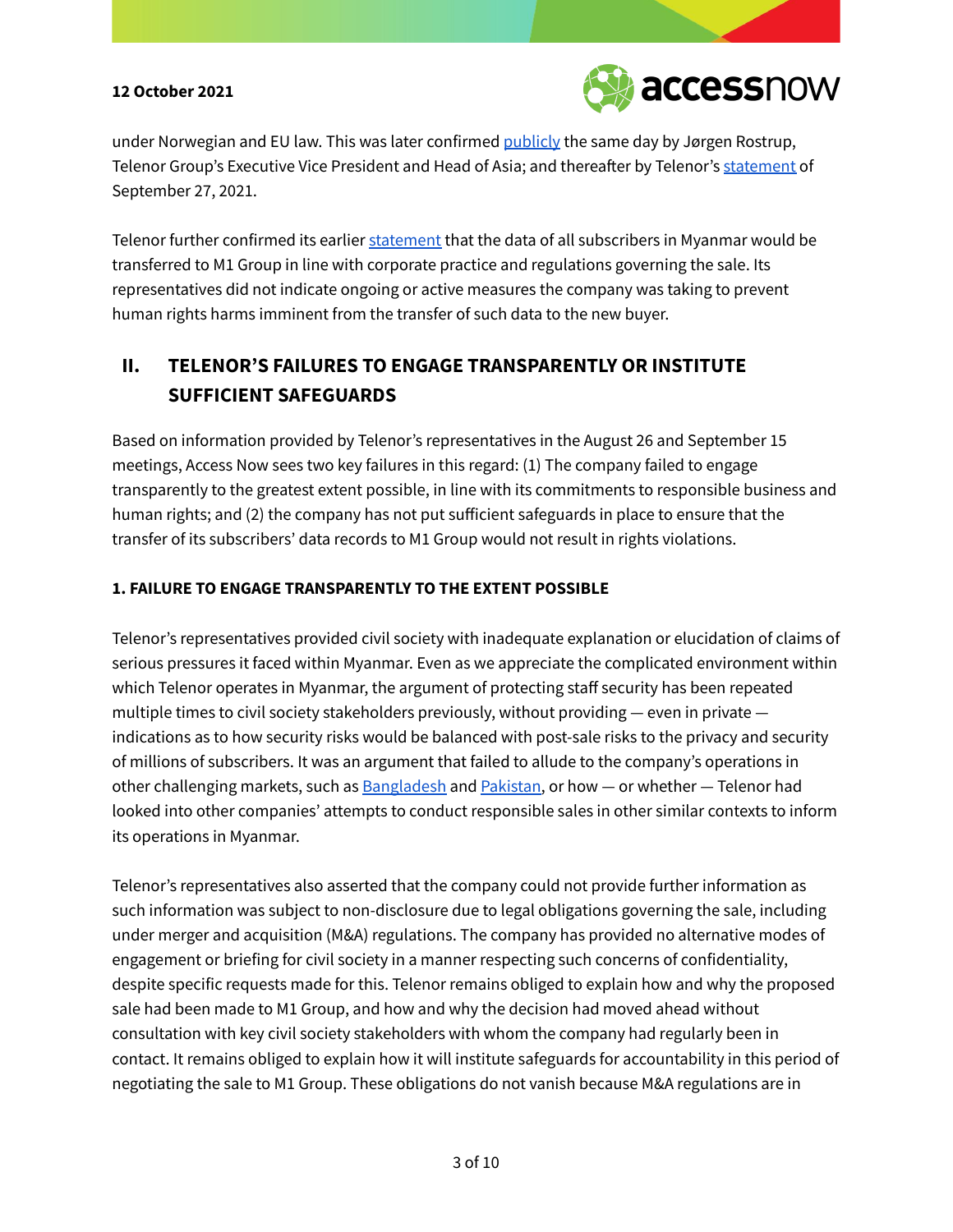

place, as they are with any sale of this nature. These obligations mean Telenor should have foreseen these challenges.

#### **2. FAILURE TO INSTITUTE SAFEGUARDS FOR ACCOUNTABILITY**

Setting aside concerns regarding staff security and M&A regulations preventing disclosure, Telenor at a minimum should still provide civil society with minimum disclosures regarding any attempts to institute protection or mitigation safeguards in relation to the data transfer imminent from the sale. Telenor's representatives failed to do so. This was despite the fact that nearly two months had passed since Telenor had announced its decision to sell, and civil society had provided clear indications of rights risks to the company after we were made aware of the decision. These risks were also, in any case, what Telenor should have reasonably been aware of, given the circumstances within which it was operating in Myanmar.

In particular, Telenor's representatives failed to sufficiently alleviate concerns that data transferred to M1 Group could potentially be sought and abused by the Myanmar military, targeting individuals for political aims. Privacy International has [highlighted](https://tonsouthasiafocus.com/telenor-will-transfer-call-data-records-for-18m-myanmar-subscribers-to-military-linked-company/) how call data can reveal a lot about an individual's locations and networks, and that registration of SIM cards in Myanmar requires the provision of identity cards and home addresses — all data which can be abused for surveillance and targeting by a military force engaged in war against its people. In Myanmar, violations continue to be committed regularly and with increasing brutality by military actors. **Within this context, and noting concerns of the military's potentially expanding abuse of surveillance technologies, the risk of abuse of meta data collected by telecommunications providers to facilitate and expand serious rights abuses is imminent.**

Following the meetings with Telenor Group, **we are convinced that you and other members of Telenor's Board were either:**

**(i) Not provided with adequate, accurate, and detailed information from your company's representatives on the human rights implications for individuals within Myanmar of the decision to sell Telenor Myanmar to M1 Group, or**

**(ii) Provided with sufficient and detailed information as noted, but erred in allowing the sale to M1 Group to proceed.**

Even though, as Telenor has noted, it engaged in "integrity due [diligence"](https://www.telenor.com/media/announcement/update-on-the-ongoing-oecd-complaint-against-telenor-on-the-sale-of-telenor-myanmar-27-september-2021) prior to the sale, it appears that this due diligence did not adequately or effectively address respecting the human rights of Telenor's subscribers in Myanmar in accordance with its obligations under Norwegian and international law.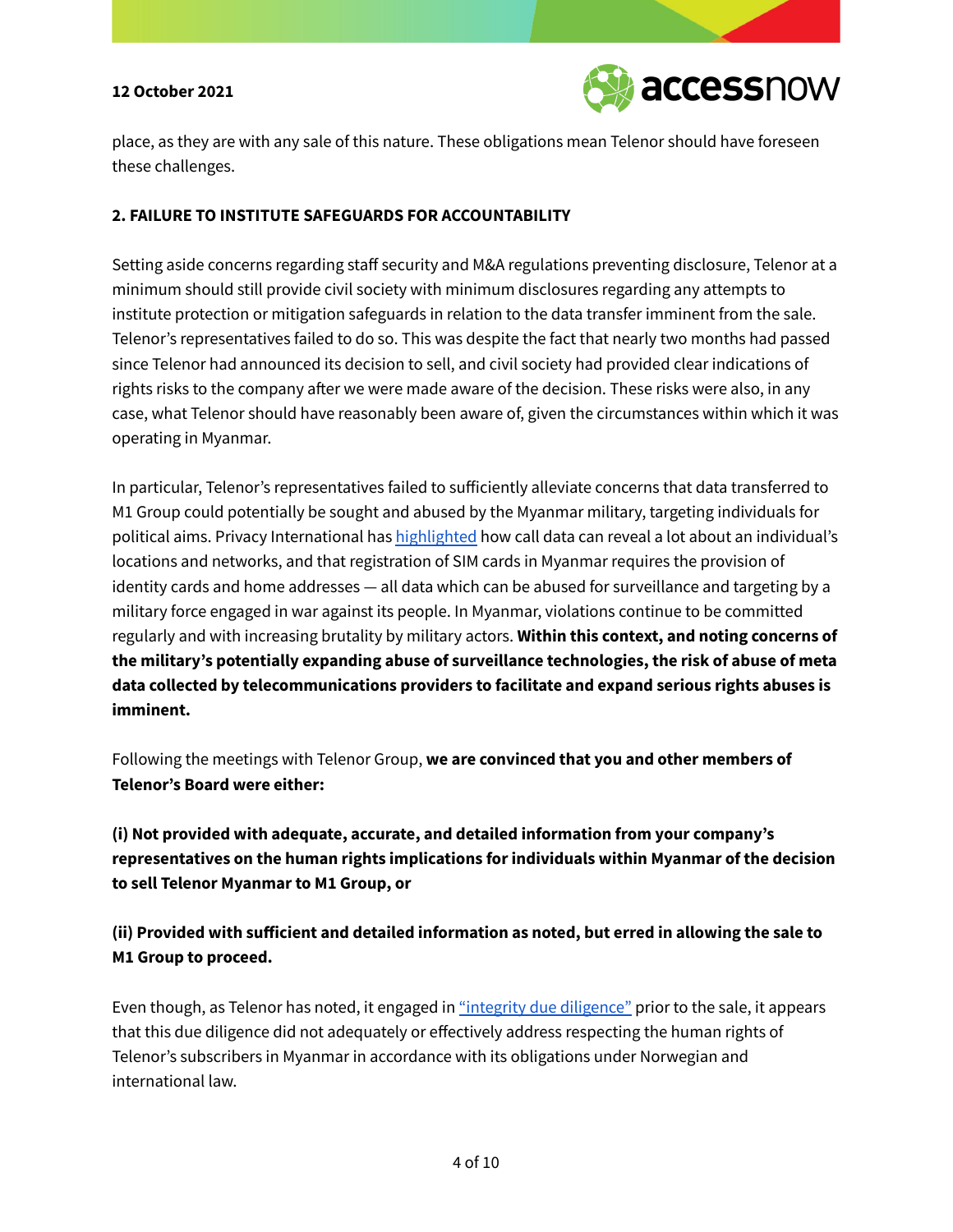

## **III. CONCERNS REGARDING M1 GROUP**

**In particular, we believe these assessments did not adequately put before the Board rights concerns regarding M1 Group as a buyer.** This included concerns relating to: (1) M1 Group's ownership by politically connected persons, i.e. the Mikati family, and their apparent lack of commitment to responsible business or human rights; (2) M1 Group's documented history of engagement in other conflict-affected and high-risk markets; and (3) failure to appreciate the company's association with the Myanmar military.

## **1. M1 GROUP'S OWNERSHIP BY THE MIKATI FAMILY AND APPARENT LACK OF COMMITMENT TO RESPONSIBLE BUSINESS OR HUMAN RIGHTS**

**A lack of commitment to responsible business or human rights is apparent from allegations of corruption and illicit enrichment against the Mikati family which remain unresolved** — including against co-founders of M1 [Group](https://www.m1group.com/about-us/), brothers **Najib Mikati** and **Taha Mikati**; and Najib's son, **Maher Mikati**, the company's Deputy CEO. Taha's son, **Azmi Mikati**, currently M1 Group's Chief Executive Officer, has also been [implicated](https://www.dailystar.com.lb/News/Lebanon-News/2019/Oct-23/494138-prosecutor-files-corruption-charges-against-mikati-bank-audi.ashx) in these allegations.

Najib Mikati was recently [reappointed](https://www.voanews.com/a/middle-east_billionaire-najib-mikati-form-lebanons-new-government/6208786.html) as Prime Minister of Lebanon, amidst an economic [meltdown](https://www.reuters.com/world/middle-east/sunni-tycoon-mikati-leads-lebanons-first-government-year-2021-09-10/) and public discontent with state mismanagement and ["cronyism](https://www.aljazeera.com/news/2021/9/26/lebanese-voice-concerns-and-mixed-emotions-on-new-government) in Lebanese politics". One report noted that Najib Mikati's appointment — [backed](https://www.aljazeera.com/news/2021/7/25/lebanese-sunni-leaders-endorse-najib-mikati-to-form-new-government) in part by [Hezbollah](https://www.france24.com/en/live-news/20210726-lebanese-mps-pick-najib-mikati-as-new-prime-minister) — reflected that ["Lebanon's](https://www.voanews.com/a/middle-east_billionaire-najib-mikati-form-lebanons-new-government/6208786.html) [protesters](https://www.voanews.com/a/middle-east_billionaire-najib-mikati-form-lebanons-new-government/6208786.html) have once again been denied a prime minister from outside what many call 'the corrupt [political](https://www.voanews.com/a/middle-east_billionaire-najib-mikati-form-lebanons-new-government/6208786.html) elite'." In October 2019, amidst raging [protests](https://www.aljazeera.com/economy/2019/10/18/lebanon-protests-thousands-demand-fall-of-the-regime-in-beirut) against state mismanagement and corruption, Mount Lebanon public prosecutor and judge Ghada Aoun [indicted](https://gulfnews.com/world/mena/lebanons-richest-man-indicted-who-is-najib-mikati-1.67354626) Najib, Taha and Maher Mikati, and Lebanese bank Bank Audi for alleged illicit enrichment through *[illegitimately](https://www.bnnbloomberg.ca/lebanese-billionaire-and-top-bank-stand-accused-of-illicit-gains-1.1336122) benefiting from* [government-subsidized](https://www.bnnbloomberg.ca/lebanese-billionaire-and-top-bank-stand-accused-of-illicit-gains-1.1336122) housing loans. In an apparent act of retribution, in April, 2021, Lebanon's general prosecutor Ghassan Oueidat [removed](https://www.reuters.com/world/middle-east/lebanese-president-urges-calm-after-judicial-dispute-2021-04-22/) Aoun from the case in a move criticized by the [International](https://www.icj.org) Commission of Jurists as "a further attack on the [independence](https://www.icj.org/lebanon-stop-removal-of-investigative-authorities-overseeing-high-level-corruption-and-criminal-negligence-cases/) of an already enfeebled judiciary (that) sends a chilling message to others who might dare challenging the [authorities".](https://www.icj.org/lebanon-stop-removal-of-investigative-authorities-overseeing-high-level-corruption-and-criminal-negligence-cases/) Previous corruption and anti-competition allegations against Najib Mikati for his involvement in telecommunications deals in Lebanon from the late 1990s also [reportedly](https://daraj.com/en/77402/) remain unaddressed. Most recently, Najib and Maher Mikati were [named](https://www.aljazeera.com/news/2021/10/4/lebanese-prime-minister-among-officials-listed-in-pandora-papers) in the [International](https://www.icij.org) Consortium of Investigative [Journalists'](https://www.icij.org) Pandora Papers [investigation](https://www.icij.org/investigations/pandora-papers/global-investigation-tax-havens-offshore/) for reportedly having wealth hidden in offshore tax havens.

Amidst this backdrop, rights groups within Lebanon have raised concerns that Najib Mikati's appointment as Prime Minister can result in wider [executive](https://today.lorientlejour.com/article/1275096/new-pm-miktatis-business-empire-criticized-by-human-rights-activists-over-post-coup-telecom-dealings-in-myanmar.html) moves to infringe on data privacy particularly as digital rights organization [SMEX](https://smex.org) observed, as premier in 2013, Najib Mikati had increased authorities' ability to track cellular phones and collect [individuals'](https://today.lorientlejour.com/article/1275096/new-pm-miktatis-business-empire-criticized-by-human-rights-activists-over-post-coup-telecom-dealings-in-myanmar.html) data.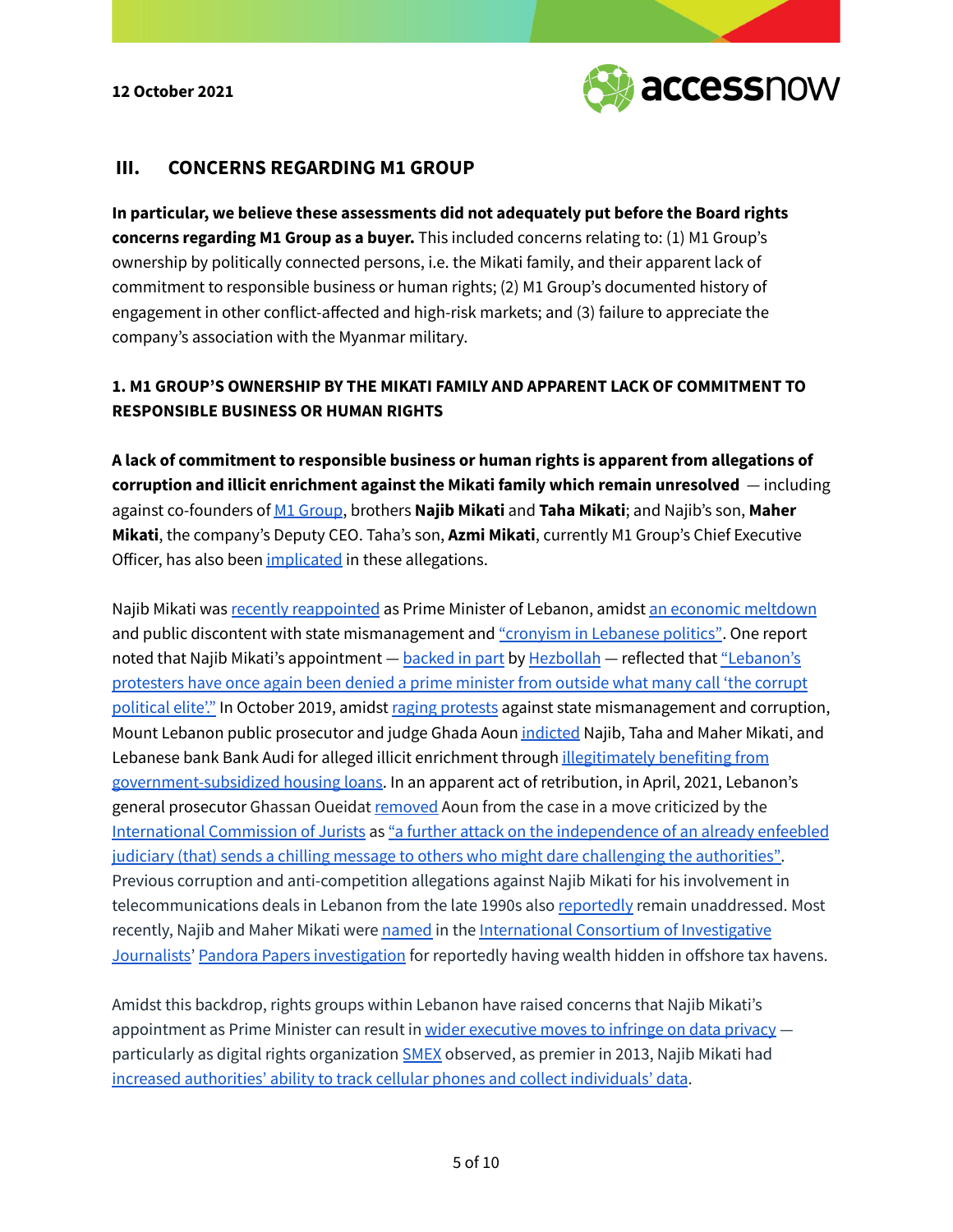

As noted in the August 12 letter, reflecting these criticisms against the Mikati family, the company they own, **M1 Group, has not made public commitments to international human rights standards governing business and human rights.** The M1 Group [website](https://www.m1group.com/about-us/) does not make any reference to human rights; and M1 is not a signatory to the most basic international standard for investment companies and private equity, the UN Principles for [Responsible](https://www.unpri.org) Investment. It is not a member of the UN Global [Compact.](https://www.unglobalcompact.org/what-is-gc)

**It is also apparent from M1 Group's reported business practices that the company seeks out and invests in areas of conflict** — indeed, the Mikati's flagship company **Investcom** was itself [founded](https://english.alaraby.co.uk/analysis/what-lebanese-m1-group-just-entered-myanmar) in the midst of Lebanon's civil war in 1982. In a report on Investcom's investments in ["virtual](https://www.institutionalinvestor.com/article/b150nnl83xhsr3/mikatis-calling-plan-for-chaos) war zones like Sudan and Liberia", [Afghanistan,](https://www.institutionalinvestor.com/article/b150nnl83xhsr3/mikatis-calling-plan-for-chaos) Cyprus, Guinea, Syria and Yemen, [Institutional](https://www.institutionalinvestor.com) Investor magazine noted that "instability is what has driven [Investcom's](https://www.institutionalinvestor.com/article/b150nnl83xhsr3/mikatis-calling-plan-for-chaos) success" and quoted Azmi Mikati as stating that: *"The telecom business is actually quite resilient to civil instability or economic downturn (...) There are problems or conflicts that have impeded development in all of the countries where we operate, but the flip side is that the potential for growth is huge."*

**Even on a broad-brush analysis, it is clear that M1 Group does not share the commitment to transparency and stakeholder engagement which was an essential part of Telenor's contribution to the Myanmar telecommunications market.** Notably, in response to rights concerns raised by civil society in relation to the sale, M1 Group's Executive Director, Jamal Ramadan, [dismissed](https://today.lorientlejour.com/article/1275096/new-pm-miktatis-business-empire-criticized-by-human-rights-activists-over-post-coup-telecom-dealings-in-myanmar.html) the concerns as mere "accusations" and "completely irrelevant," while simplistically contending the acquisition would "help with human rights" and "help the population to access communication needs" — without indicating if the company would engage with or support civil society and other key stakeholders in Myanmar to protect against rights violations.

**M1 Group does not seem to have the experience or expertise to manage the serious and complex human rights challenges of operating in Myanmar while fulfilling its obligations to respect human rights.** In fact, M1 Group's history of operating in other challenging contexts appears to suggest that the company has not previously engaged in commitment or action to uphold these obligations.

#### **2. M1 GROUP'S HISTORY OF ENGAGEMENT IN OTHER MARKETS**

Research indicates that the Mikati family, M1 Group, and its affiliate *[Investcom](https://pitchbook.com/profiles/company/154102-96#overview)* have a clear history of profiting from operating in conflict-affected and high-risk contexts — including in Syria, [Yemen,](https://today.lorientlejour.com/article/1275096/new-pm-miktatis-business-empire-criticized-by-human-rights-activists-over-post-coup-telecom-dealings-in-myanmar.html) and [Sudan.](https://today.lorientlejour.com/article/1275096/new-pm-miktatis-business-empire-criticized-by-human-rights-activists-over-post-coup-telecom-dealings-in-myanmar.html) Given the company's lack of commitment to the most basic human rights standards, it is unsurprising that there is no record of M1 Group conducting enhanced human rights due diligence in conflict-affected areas, as called for by both the UN Guiding [Principles](https://www.ohchr.org/documents/publications/guidingprinciplesbusinesshr_en.pdf) on Business and Human Rights and the OECD Guidelines for [Multinational](http://mneguidelines.oecd.org/guidelines/) Enterprises.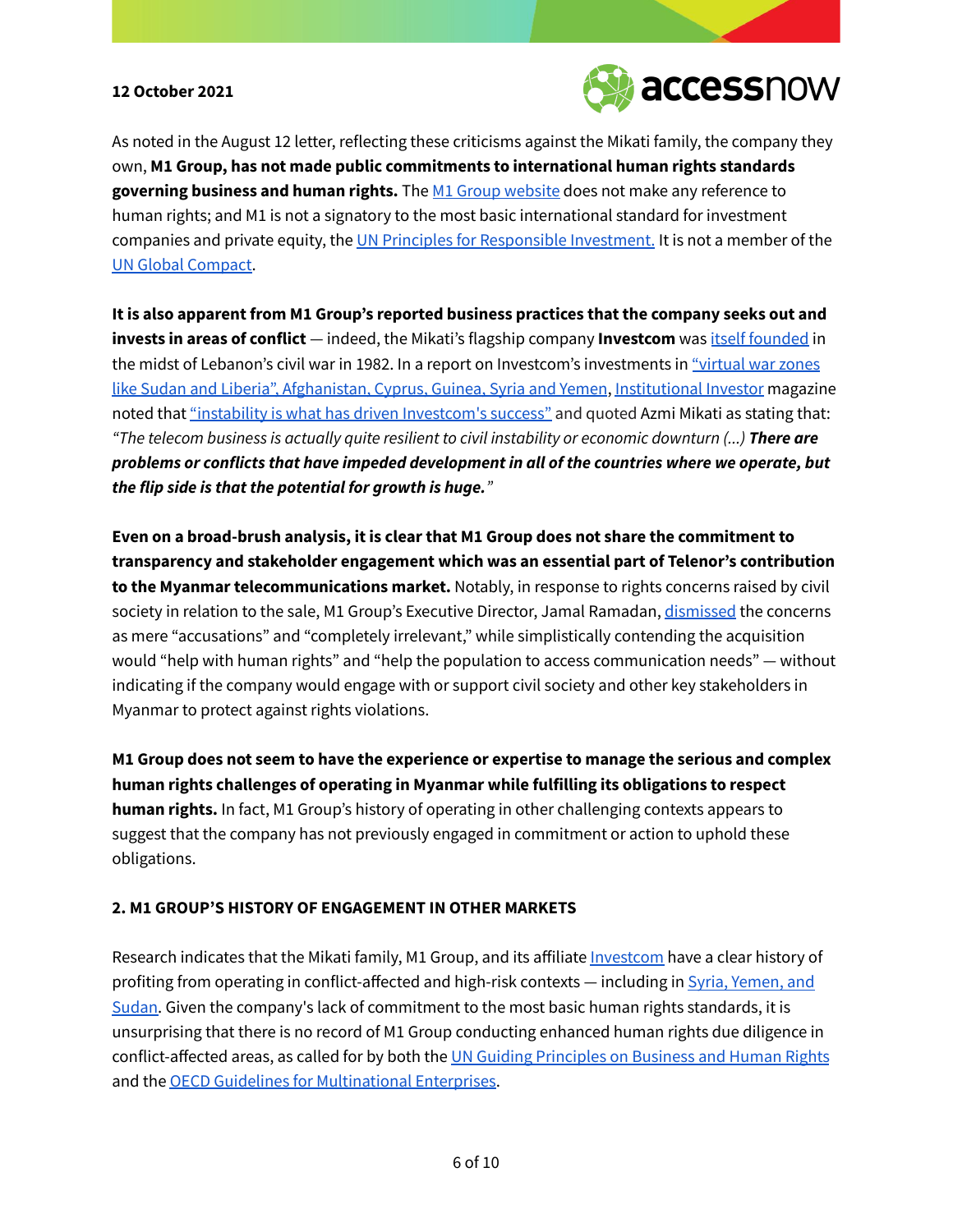

#### *Syria*

In 2000, soon after Bashar al-Assad took [power](https://www.nytimes.com/2000/07/11/world/syrians-vote-to-confirm-assad-s-son-as-president.html) as Syria's president, Assad assigned two telecommunications companies to operate exclusively in the country — this included [Syriatel,](https://www.reuters.com/article/us-mideast-syria-tycoon-special-report-idUSKCN2591C3) owned by Assad's cousin Rami [Makhlouf](https://www.reuters.com/article/us-mideast-syria-tycoon-special-report-idUSKCN2591C3), and Investcom, owned by the Mikati brothers. Notably, in 2008, Makhlouf was [blacklisted](https://www.reuters.com/article/us-usa-syria-sanctions-idUSKCN18C2G8) for sanctions by the U.S. Treasury, noting he was "one of the [primary](https://www.reuters.com/article/us-mideast-syria-tycoon-special-report-idUSKCN2591C3) centres of [corruption](https://www.reuters.com/article/us-mideast-syria-tycoon-special-report-idUSKCN2591C3) in Syria."

Independent news platform [Daraj](https://daraj.com) reported that the licenses had been awarded by Syrian leadership to the Mikati brothers and Makhlouf "without serious [competition,"](https://daraj.com/en/77402/) following which the companies made vast profits within a short amount of time. By 2005, Investcom's 1.47 million subscribers in Syria at the time had ["generated](https://daraj.com/en/77402/) \$400m in operating revenue" — around which time the rapidly expanding Investcom was listed on London and Dubai's stock [exchanges.](https://www.m1group.com/about-us/)

In 2006, Investcom was sold to MTN [Group,](https://www.mtn.com) a South African telecommunications company. In turn, the Mikati brothers **bought 10% of MTN Group through subsidiary M1 Limited**, becoming a [predominant](https://today.lorientlejour.com/article/1275096/new-pm-miktatis-business-empire-criticized-by-human-rights-activists-over-post-coup-telecom-dealings-in-myanmar.html) [shareholder](https://today.lorientlejour.com/article/1275096/new-pm-miktatis-business-empire-criticized-by-human-rights-activists-over-post-coup-telecom-dealings-in-myanmar.html). Azmi Mikati is a [member](https://www.wsj.com/market-data/quotes/ZA/MTN/company-people) of MTN Group's Board.

Since then, MTN Syria, MTN Group's subsidiary in Syria, has [complied](https://www.accessnow.org/cms/assets/uploads/2021/03/Digital-dominion-Syria-report.pdf) with orders by the Assad regime to filter and block users' [telecommunications](https://www.accessnow.org/cms/assets/uploads/2021/03/Digital-dominion-Syria-report.pdf), especially during protests to interfere with individuals' abilities to associate, coordinate, and organize. As Access Now highlighted in a March 2021 [report,](https://www.accessnow.org/cms/assets/uploads/2021/03/Digital-dominion-Syria-report.pdf) both MTN Syria and Syriatel complied with orders from Syrian special intelligence unit 'Branch 225' to block text [messages](https://www.bloomberg.com/news/articles/2012-02-15/syria-blocks-texts-with-dublin-made-gear) containing words indicating planning or participation in a protest — including "revolution" and "demonstration." In 2010, MTN Syria was also [reportedly](https://privacyinternational.org/sites/default/files/2017-12/OpenSeason_0.pdf) in discussion to buy surveillance technology for its provider in Syria — putting its subscribers at greater risk in an already repressive environment. This was detailed in a **Privacy [International](https://privacyinternational.org) [investigation](https://privacyinternational.org/sites/default/files/2017-12/OpenSeason_0.pdf)** which noted "US sanctions and export control regulations in force at the time of this transaction restricted, without a license, the exportation or re-exportation of US-origin communications equipment (in question) to Syria", and that MTN Syria employees were in contact with the equipment providers on ways to "avoid export restrictions to Syria."

#### *Yemen*

In Yemen, an investigation by Arab Reporters for [Investigative](https://en.arij.net/site-message/) Journalism (ARIJ) reported that Investcom and MTN were involved in a network of [companies](https://en.arij.net/investigation/shaher-abdulhaks-tax-havens-violate-international-law/) registered in tax havens — apparently concocted to circumvent sanctions imposed on the regime of former president Ali Abdullah Saleh's regime and to distribute corporate profits with businessmen linked to the regime. In 2014, Saleh was sanctioned by the UN [Security](https://www.un.org/securitycouncil/sanctions/2140/materials/summaries/individual/ali-abdullah-saleh) Council, which was followed, inter alia, by blacklisting by the [European](https://eur-lex.europa.eu/legal-content/HR/TXT/?uri=uriserv%3AOJ.L_.2017.090.01.0022.01.ENG&toc=OJ%3AL%3A2017%3A090%3ATOC) [Union,](https://eur-lex.europa.eu/legal-content/HR/TXT/?uri=uriserv%3AOJ.L_.2017.090.01.0022.01.ENG&toc=OJ%3AL%3A2017%3A090%3ATOC) [United](https://www.treasury.gov/press-center/press-releases/Pages/jl2693.aspx) States and United [Kingdom.](https://assets.publishing.service.gov.uk/government/uploads/system/uploads/attachment_data/file/976083/Yemen.pdf)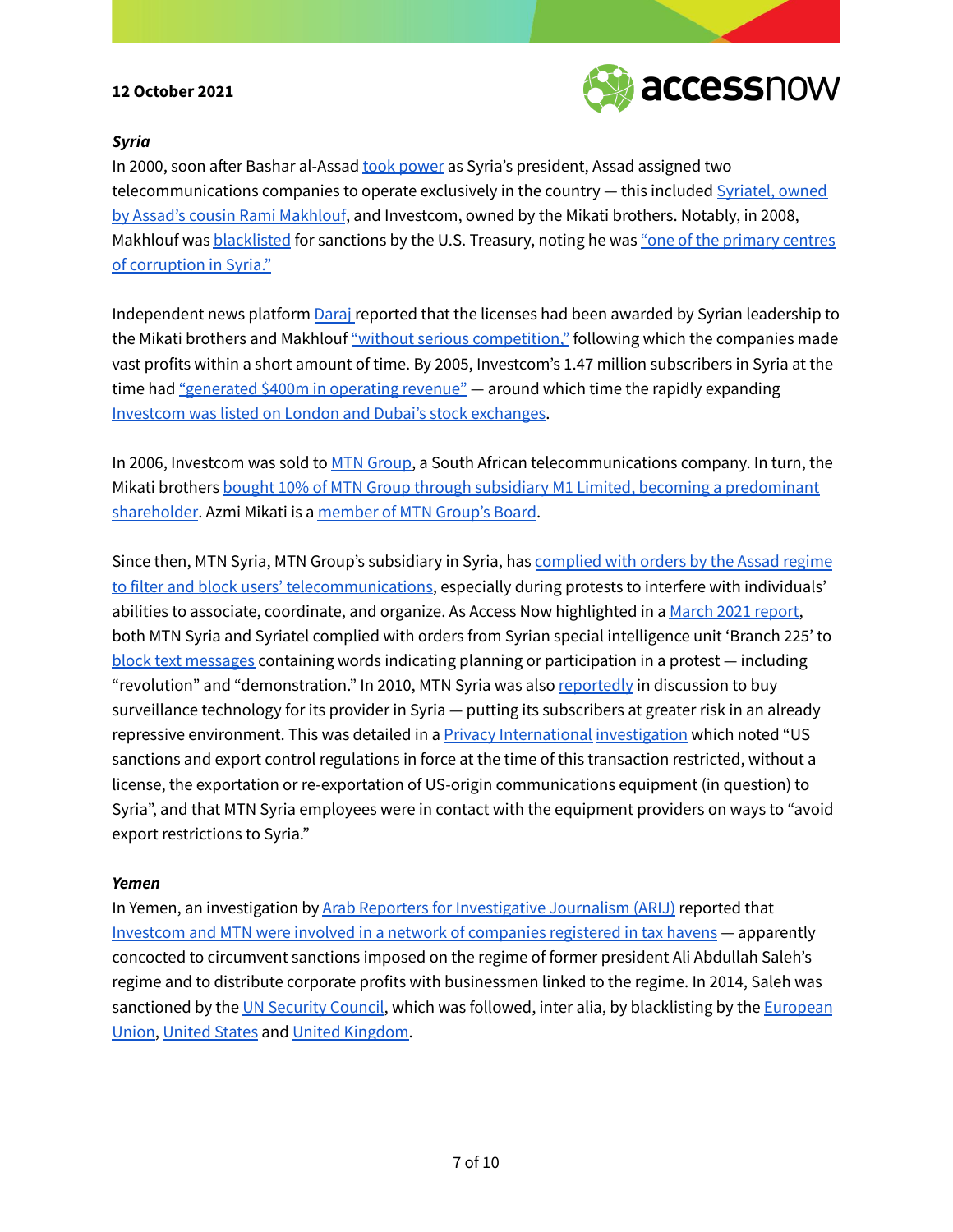

#### *Sudan*

In 2005, Investcom obtained a license to operate a second cellular communications network and [entered](https://daraj.com/en/77402/) the market in Sudan - at the height of [conflict](https://www.un.org/ruleoflaw/files/com_inq_darfur.pdf) in Darfur and intense international pressure against the regime of former president Omar al-Bashir. Allegations of genocide, crimes against humanity, and war crimes against al-Bashir's regime remain before the [International](https://news.un.org/en/story/2021/06/1093692) Criminal Court. Daraj reported that the entry into Sudan allowed the regime — which was at the time under pressure from sanctions — to "legally obtain around  $E$ 150 million from [Investcom."](https://daraj.com/en/77402/)

### **3. M1 GROUP'S ASSOCIATION WITH THE MYANMAR MILITARY**

Access Now and other civil society organizations have highlighted M1 Group's association with the Myanmar military in the August 12 letter, as well as in the recent meetings with Telenor. In response, Telenor's representatives alleged that the company's assessments undertaken prior to the sale had looked into links between M1 Group and the military and raised no clear concerns.

In this respect, we highlight again that through its part-ownership of Irrawaddy Green Towers (IGT), **M1 Group is associated with military businesses which were identified in the [August](https://www.ohchr.org/Documents/HRBodies/HRCouncil/FFM-Myanmar/EconomicInterestsMyanmarMilitary/A_HRC_42_CRP_3.pdf) 2019 report of the UN's Independent Fact-Finding Mission on Myanmar (IIFFMM).** On page 100, M1 Group and its owners Najib Mikati and Taha Mikati were specifically named in the IIFFMM report analyzing how the Myanmar military's economic interests were alleged to have enabled the most serious international crimes, including genocide, war crimes, and crimes against humanity. IGT was included in the 2019 report by virtue of its willingness to have a commercial relationship with MyTel, the operator which is part-owned by the military's Myanmar Economic Corporation (MEC). MEC has, since the coup, been widely sanctioned - including by the **[European](https://www.consilium.europa.eu/en/press/press-releases/2021/04/19/myanmar-burma-eu-imposes-sanctions-on-10-individuals-and-two-military-controlled-companies-over-the-february-military-coup-and-subsequent-repression/) Union, United States, and United [Kingdom](https://www.reuters.com/article/us-myanmar-politics-military-sanctions-f-idUSKBN2BH26I)**. Notably, the NCP complaint also highlighted that in 2019, M1 Group had been added to Burma [Campaign](https://burmacampaign.org.uk) UK's ['Dirty](https://burmacampaign.org.uk/take-action/dirty-list/) List' of companies due to its links to the Myanmar military.

In 2013, M1 Group bid for an operator's license in Myanmar in partnership with MTN and [Amara](https://www.ige.com.mm/amara-communications) [Communications](https://www.ige.com.mm/amara-communications). Amara is owned by  $U$  Ne [Aung](https://www.ige.com.mm/ne-aung-bio), who is a Politically Exposed Person (PEP) by virtue of his (deceased) father, a former General and Minister. His brother, Moe Aung, the current Commander in Chief of the Navy, is a close collaborator of Senior-General Min Aung Hlaing. Despite raising this in our August 12 letter, and again during our meetings, Telenor's representatives did not respond to this concerning connection. **It remains unclear what information was reviewed by the Telenor transaction team conducting the sale and what was put before you and the rest of Telenor's Board on the actual or potential involvement of these PEPs, or other PEPs and sanctioned individuals, in the transaction.**

Furthermore, **we harbor concerns that, upon the completion of the sale of Telenor Myanmar to M1** Group, M1 Group may resell all or part of the acquired assets to other buyers who would not pass **Telenor's due diligence.** Past practice informs our thinking: in December 2020, M1 Group, along with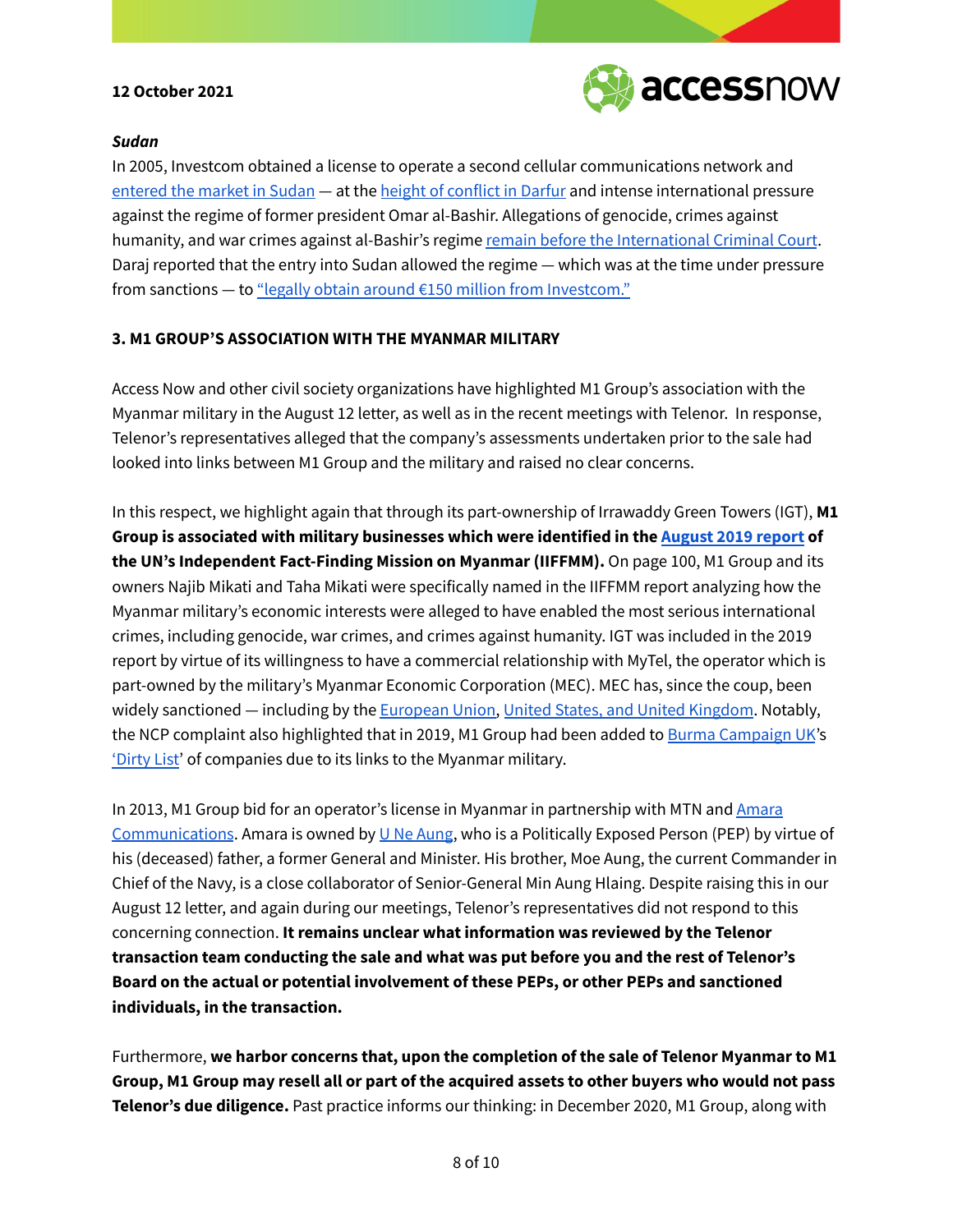

co-owner BluStone Management, entered an agreement to sell Irrawaddy Green Towers to another private equity player, CVC. This previous business activity, together with Telenor's highly discounted price, suggests that M1 Group may intend to "flip" this asset in a sale to other potentially more problematic buyers.

Since our meeting with Sigve Brekke, we have heard reports that M1 Group did indeed submit its proposal to the Myanmar State Administration Council to acquire the license together with Amara Communications, and that having run into problems with this, M1 has since been evaluating other Myanmar companies for partnership. There is evidently a risk, therefore, of other Myanmar companies which would not pass Telenor's due diligence muscling in, and concomitant risks to violations with respect to the data transferred to these entities when Telenor leaves.

This is particularly pertinent as the Myanmar military continues to throttle the internet and increasingly violate individual privacy — abuses which would be expanded via control of telecommunications networks through companies amenable to the military. In the UN Secretary-General's [August](https://documents-dds-ny.un.org/doc/UNDOC/GEN/N21/239/83/PDF/N2123983.pdf?OpenElement) 31 report to the UN General Assembly, the Secretary-General highlighted that "(s)ince 1 February, the State Administrative Council has severely limited the fundamental freedoms of the population by restricting Internet access across the country" — including through shutdowns of wireless broadband internet access and banning of satellite television and access to online platforms, including Facebook and Twitter. He also noted the authorities' practice of announcing criminal charges against individuals on national television which revealed their names, addresses and Facebook details, "raising concerns about their right to privacy."

## **IV. REQUEST TO TELENOR'S BOARD**

# **We urgently request that the Board review and consider the serious human rights implications of the sale of Telenor Myanmar to M1 Group. This sale should be stopped.**

Access Now is deeply disappointed with Telenor's apparent decision to undermine its commitments to human rights by not only deciding to sell Telenor Myanmar in a manner of disposal, **but to do so to M1 Group — a clearly problematic buyer whose owners have serious pending corruption allegations against them; and which has had a history — through Investcom and MTN — of profiteering from entering conflict areas without any apparent commitment to human rights; and which has connections with Politically Exposed Persons (PEPs) linked to the Myanmar military.**

Reports of M1 Group's compliance with government orders in other authoritarian contexts further underline our concerns about the rights risks from the transfer of the data of Telenor's subscribers to M1 Group. This is particularly evident in the case of Syria, and reported actions by MTN Syria to filter and block telecommunications of its users in line with orders from the Assad regime. MTN Syria was also implicated in reported discussions to buy and transfer surveillance technology to Syria — a